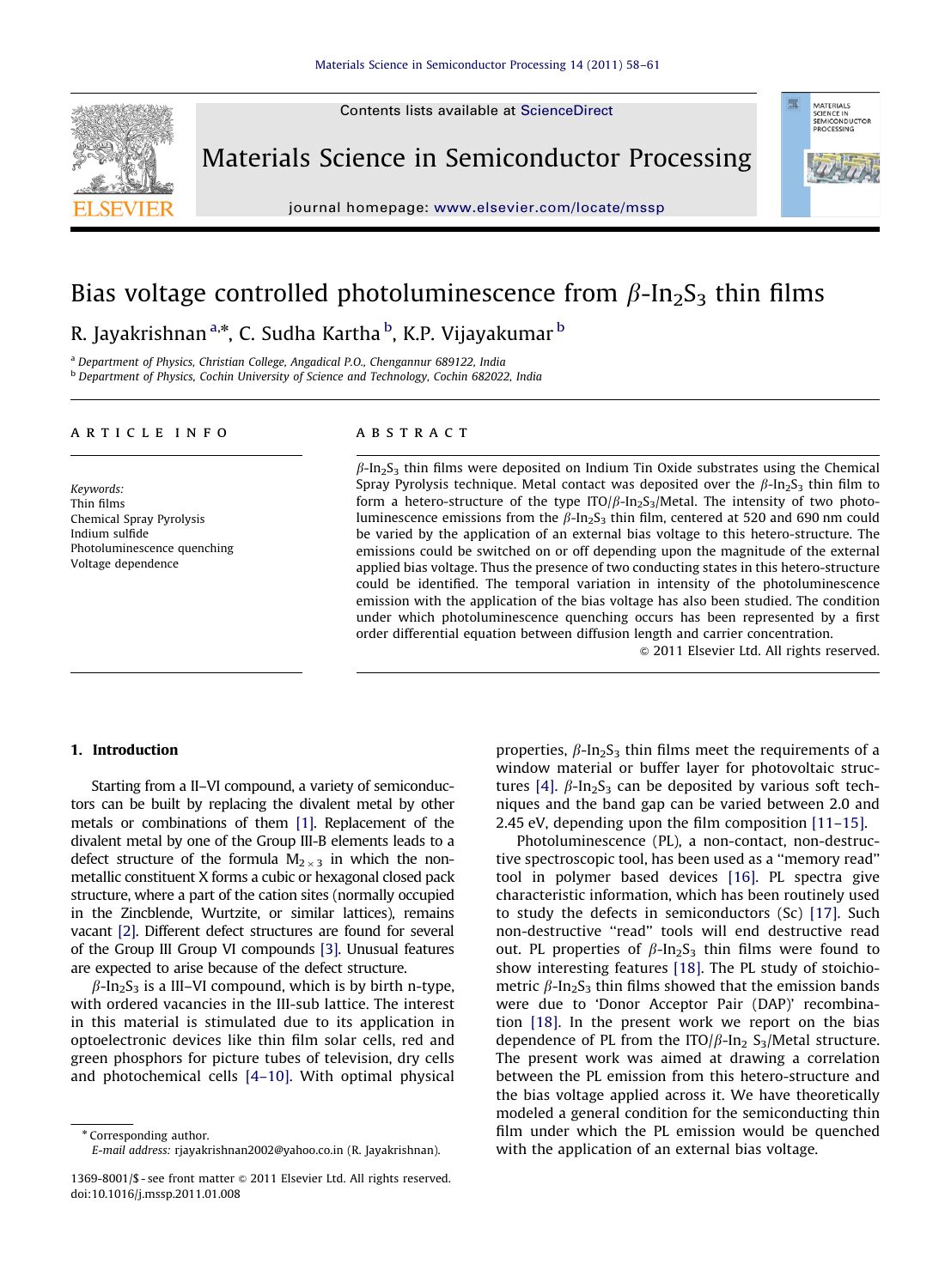# 2. Experimental

 $\beta$ -In<sub>2</sub>S<sub>3</sub> thin films were prepared using Chemical Spray Pyrolysis (CSP) technique. Solutions of indium chloride  $(InCl<sub>3</sub>)$ and thiourea were mixed and sprayed on to indium tin oxide (ITO) coated soda lime glass substrates maintained at 573 K [\[19\]](#page-3-0). A 0.3  $\mu$ m-thick  $\beta$ -In<sub>2</sub>S<sub>3</sub> film with preferential orientation along the (2 2 0) plane was grown on the ITO substrate. Structural, chemical and electrical properties of  $\beta$ - $In<sub>2</sub>S<sub>3</sub>$  thin films grown by this method have been reported elsewhere [\[19\]](#page-3-0). The In/S molar ratio was maintained at 2/8 for deposition of the films used in this study because of its optoelectronic properties [\[18,19\].](#page-3-0) Photoluminescence studies were carried out at room temperature. The samples were optically excited using the 325 nm line of a He–Cd laser (Kimmon Koha Ltd.). The diameter of the excitation beam spot was 1.2 mm, which had a power of  $\sim$ 20 mW. The emission was collected using a spectrophotometer (USB 2000-ocean optics). Electrodes were deposited using silver paste so as to obtain a sandwich structure for the device. PL response for the hetero-structure under different bias voltage was studied.

#### 3. Results and Discussion

Two PL emissions were detected from the heterostructure: (1) A green emission centered on  $\sim$  520 nm and (2) A red emission centered on  $\sim$  690 nm. The dependence of the PL emission spectra for the heterostructure on the bias voltage is as shown in Fig. 1. As the bias voltage was increased beyond 6 V, PL emission was not detected from the structure. This voltage dependence remained identical when the polarity at the ITO and metal contacts were interchanged. This phenomenon of switching ''off'' the PL emission by application of a bias voltage is more generally termed as PL quenching, which has been studied earlier in photo-generated or electro-chemically doped material and in metal–insulator–semiconductor structures [\[20,21\]](#page-3-0). With increase in bias voltage at constant excitation intensity it was most probable that the generated electrons/holes were carried towards the



Fig. 1. PL emission spectra recorded at different bias voltages for the ITO/ $\beta$ -In<sub>2</sub>S<sub>3</sub>/Metal hetero-structure.



Fig. 2. Plot of absolute PL emission intensity (photon counts) versus the applied bias voltage for the ITO/ $\beta$ -In<sub>2</sub>S<sub>3</sub>/Metal hetero-structure.

respective electrodes, which increased the current through the hetero-structure and caused the PL intensity to decrease.

Fig. 2 shows the plot of the absolute PL emission intensity (photon counts) versus bias voltage for the hetero-structure. The plot shows that there were three regimes in the voltage dependence of PL quenching in the device. In region I the slope defined as change in PL intensity per unit change in applied bias voltage was larger for the red emission compared to that for the green emission. In region II the slopes had minimum magnitude indicating a saturation behavior. In region III the slope for the red emission had maximum magnitude. It was observed that when the device is applied with a bias voltage the PL emission intensity was always lower than the intensity that was observed under zero bias state. A change in input voltage by 6 V decreased the PL emission intensity by 10 orders for the red emission while the intensity was lowered only by 5 orders for the green emission. These results proved that the red emission was very sensitive to the bias voltage in this hetero-structure.

Since carriers are generated by photo-excitation it is generally true that the excess carriers generated can be mathematically represented by relation [\[22\]](#page-3-0)

$$
\Delta n = G\tau \tag{1}
$$

where G is the photo-excitation rate  $(m^{-3} s^{-1})$  and  $\tau$  is the carrier lifetime.

By the balance equation for the space distribution of the light-generated electrons and holes the bias dependence of PL can be explained using the relation

$$
G = \mu E(\partial n/\partial x) + (n/\tau) \tag{2}
$$

where  $\mu$  is the mobility and E the electric field. The first term on the RHS of Eq. (2) represents the excess carrier generated by the external bias V within a length  $\partial x$  of the semiconductor. Since the PL intensity strongly depends on the field strength and not on the carrier lifetime above 4 V bias, it may be assumed that the high electric fields results in reducing Eq.  $(2)$  to  $G=0$ , i.e. the field moves the electrons and holes in the opposite direction and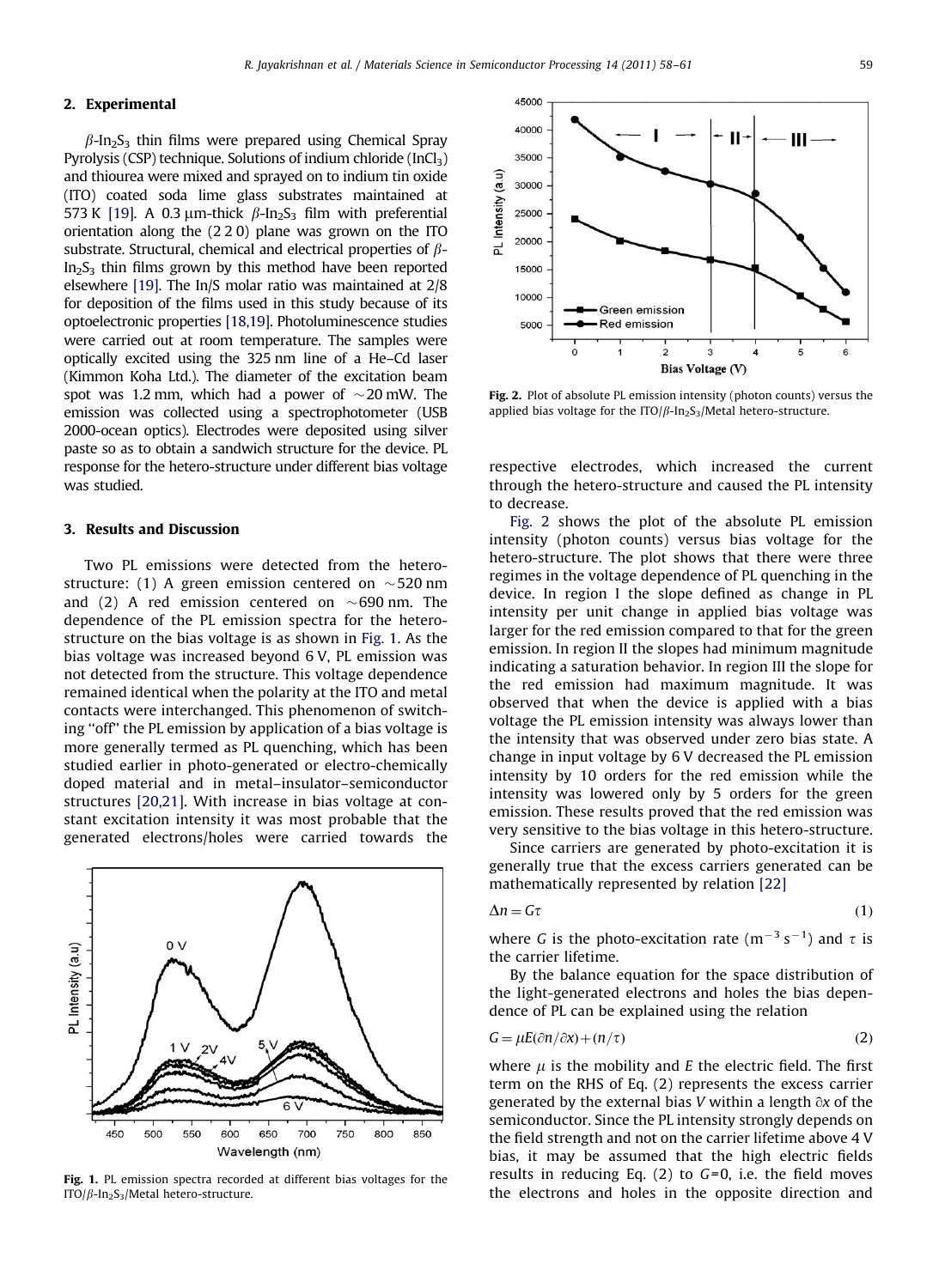prevents them from recombining. If we assume that there is a uniform electric field given by

$$
E = (D/\mu \tau) \tag{3}
$$

where D is the diffusion length, then the condition for photoluminescence quenching by an external bias reduces to

$$
\frac{\partial n}{\partial x} = -n/D \tag{4}
$$

Thus when condition represented by Eq. (4) is physically satisfied in the thin film structure PL quenching occurs under the influence of the external bias voltage.

An application of the filed dependence of PL was realized when the bias condition of the structure was back read from of the intensity of PL emission. This kind of non-contact ''reading'' of the state of a device has many important applications in telecommunication and in encoders and decoders of memory chips [\[8,2\]](#page-3-0). This effect could be used in reading input channels (i.e. bias voltages) serially, which will allow the PL emission intensity to vary by  $\sim$  10 orders across the hetero-structure. The difference between the PL emission intensity for the red emission (690 nm) at bias states  $V_i$  and  $V_i + \Delta V_i$  for the corresponding change in bias voltage  $\Delta V_i$ , defined as ( $\Delta PL/\Delta V_i$ ) was plotted against the bias voltage  $V_i$  (= $V_i + \Delta V_i$ ) as shown in Fig. 3. The plots represent bias voltage sensitivity curves under different initial biased states of  $V_i$ =0, 1, 2 and 3 V for the hetero-structure. The bias state of the heterostructure could be best read (decoded) as evident from the Fig. 3, when the intensity of PL emission from the hetero-structure under a biased state was compared with PL emission intensity at zero bias state. This showed that the electric filed sensitivity of PL emission for the heterostructure was highest when initial condition is taken as zero bias state. Thus ability of the PL emission in the structure to ''read'' a change in bias voltage could be demonstrated. The difference in slope of the plots when the hetero-structure was initially at a bias of 0 V and at other biased states different from 0 V demonstrates the ''read'' capability of PL.

The temporal dependence of PL intensity upon the application of a bias voltage shows the real time decrease in built-in potential for the semiconductor thin film. This



Fig. 3. Plot of  $(\Delta PL/\Delta V)$  versus bias voltage for the PL emission at 690 nm from the ITO/ $\beta$ -In<sub>2</sub>S<sub>3</sub>/Metal hetero-structure.



Fig. 4. Temporal dependence of PL emission at 690 nm for the ITO/ $\beta$ - $In<sub>2</sub>S<sub>3</sub>/Metal device structure for a 5 V bias pulse. Inset shows the dark$ I–V for  $\beta$ -In<sub>2</sub>S<sub>3</sub> thin films.

temporal behavior can be used to measure the effect of diffusion of carriers. In situ PL response of the heterostructure was as shown in Fig. 4. The figure shows the temporal behavior of PL intensity with the application of a 5 V bias voltage to the hetero-structure. Approximately 200 s was taken for the PL intensity to reach a stable level after the application of a bias voltage. This condition of the hetero-structure – a 5 V bias applied across it – can be assigned to a high conducting state. This was evident from the *I–V* measurements for  $\beta$ -In<sub>2</sub>S<sub>3</sub> as shown in inset of Fig. 4. Thus the application of 5 V bias can be considered as a ''write'' process. When the bias voltage is switched off we have found that the  $\beta$ -In<sub>2</sub>S<sub>3</sub> thin films retain the high state for about  $\sim$ 120 s during which the PL emission intensity increases and gradually grows back to the zero bias level. PL intensity was  $\sim$  10 times greater when the bias voltage was removed to "erase" the high state and induce the low state. The speed of response of the  $In_2S_3$  system has been investigated by us earlier and was found to be highly dependent on the composition of the film [\[23\]](#page-3-0). Tang et al. reported that the photosensitivity and speed of response could be improved with the incorporation of Cu<sup>+</sup> cation into the  $\beta$ -In<sub>2</sub>S<sub>3</sub> system [\[24\]](#page-3-0). It remains to work in the direction of increasing the response time for the hetero-structure fabricated by us so as to find commercial applications for  $\beta$ -In<sub>2</sub>S<sub>3</sub> based hetero-structure.

# 4. Conclusions

A device structure based on  $\beta$ -In<sub>2</sub>S<sub>3</sub> thin films prepared using CSP technique has been fabricated. The structure showed two PL emission peaks, whose intensities could be controlled by the application of a bias voltage. PL could be switched off from the hetero-structure by applying a bias voltage greater than 6 V. Thus the existence of two states in the hetero-structure was clearly identified using PL. In one state (bias greater than 6 V) the radiative recombination efficiency is zero where as in the other state (with any bias voltage less than 6 V) radiative